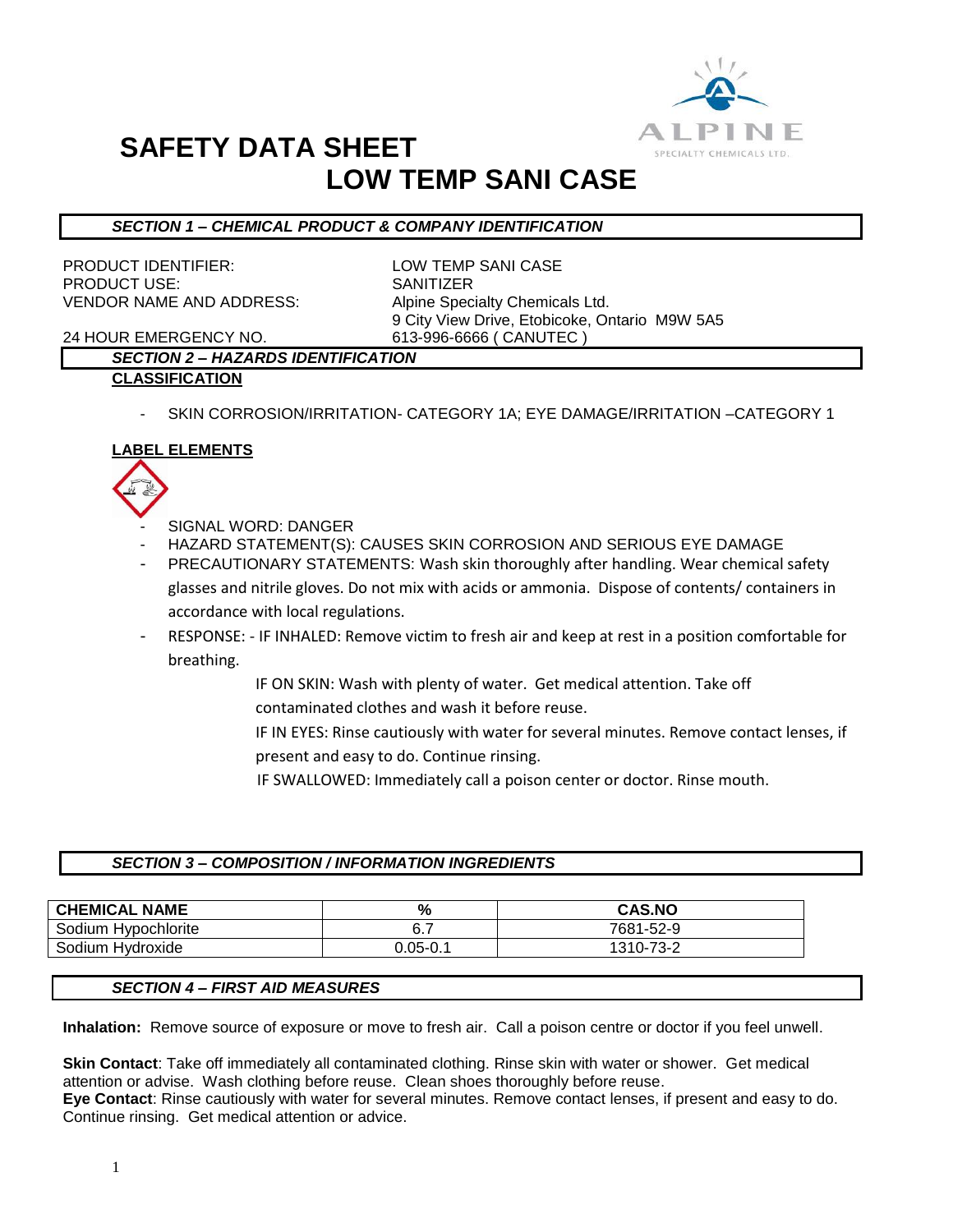## **SAFETY DATA SHEET LOW TEMP SANI CASE**

**Ingestion**: Immediately call a Poison Centre or doctor. Do not induce vomiting.

**Note to physician**: Treat symptomatically, no specific antidote. See toxicological information (section 11)

#### *SECTION 5 – FIRE FIGHTING MEASURES*

#### **Extinguishing Media:**

**Suitable Extinguishing Media:** Use water spray, fog or foam.

**Unsuitable Extinguishing Media:** None known

 **Specific hazards arising from the product:** No specific fire or explosion hazard.

**Hazardous thermal decomposition products:** Decomposition products may include the following materials: carbon dioxide and carbon monoxide.

**Advice for fire-fighters:** Fire-fighters should wear appropriate protective equipment and self-contained breathing apparatus (SCBA) with a full face-piece operated in positive pressure mode..

#### *SECTION 6 – ACCIDENTAL RELEASE MEASURES*

**Personal precautions, protective equipment and emergency procedures:**

Wear suitable protective clothing. Wear eye/face protection.

**Environmental precautions:** Do not allow to enter drains, sewers or watercourses. Advise Authorities if spillage has entered water course or sewer or has contaminated soil or vegetation**.** 

**Methods and materials for containment and cleaning up**: Use a water rinse for final clean-up**.** 

### **Reference to other sections See also Section 8.**

*SECTION 7 – HANDLING AND STORAGE*

**Precautions for safe handling**: Ventilate adequately, otherwise wear an appropriate breathing apparatus. Do not breathe vapor or mist. Mixing this product with acid or ammonia releases chlorine gas. Avoid contact with eyes, skin or clothing. Wash thoroughly after handling.

**Storage Procedures**: Keep containers closed when not in use. Store between the following temperatures: 5 to 40°C.

#### *SECTION 8 – EXPOSURE CONTROLS/PERSONAL PROTECTION*

|                      | <b>ACGIH TLV</b>   |             | <b>OSHA PEL</b>    |         | AIHA WEEL          |                      |
|----------------------|--------------------|-------------|--------------------|---------|--------------------|----------------------|
| <b>CHEMICAL NAME</b> | TWA                | <b>STEL</b> | <b>TWA</b>         | Ceiling | 8 hour TWA         | Short term TWA<br>C) |
| Sodium Hypochlorite  | $2 \text{ mg/m}^3$ |             | $2 \text{ mg/m}^3$ |         | $2 \text{ ma/m}^3$ |                      |
| Sodium Hydroxide     | 2 mg/m $^3$        |             | 2 mg/m $3$         |         | 2 mg/m $3$         |                      |

ACGIH= American Conference of Governmental Industrial Hygienists. TLV = Threshold Limit Value. TWA = Timeweighted Average. STEL = Short-term Exposure Limit OSHA = US Occupational Safety and Health Administration. PEL = Permissible Exposure Limits. AIHA = AIHA Guideline Foundation. WEEL = Workplace Environmental Exposure Limit.

**Appropriate Engineering Control**: Use only with adequate ventilation. If user operations generate dust, fumes, gas, vapor or mist, use process enclosures, local exhaust ventilation or other engineering controls to keep worker exposure to airborne contaminants below any recommended or statutory limits. **Individual Protection Measure:**

**Eye/Face Protection:** Do not get into eyes. Wear chemical safety goggles.

**Skin Protection:** Prevent all skin contact, wear nitrile gloves.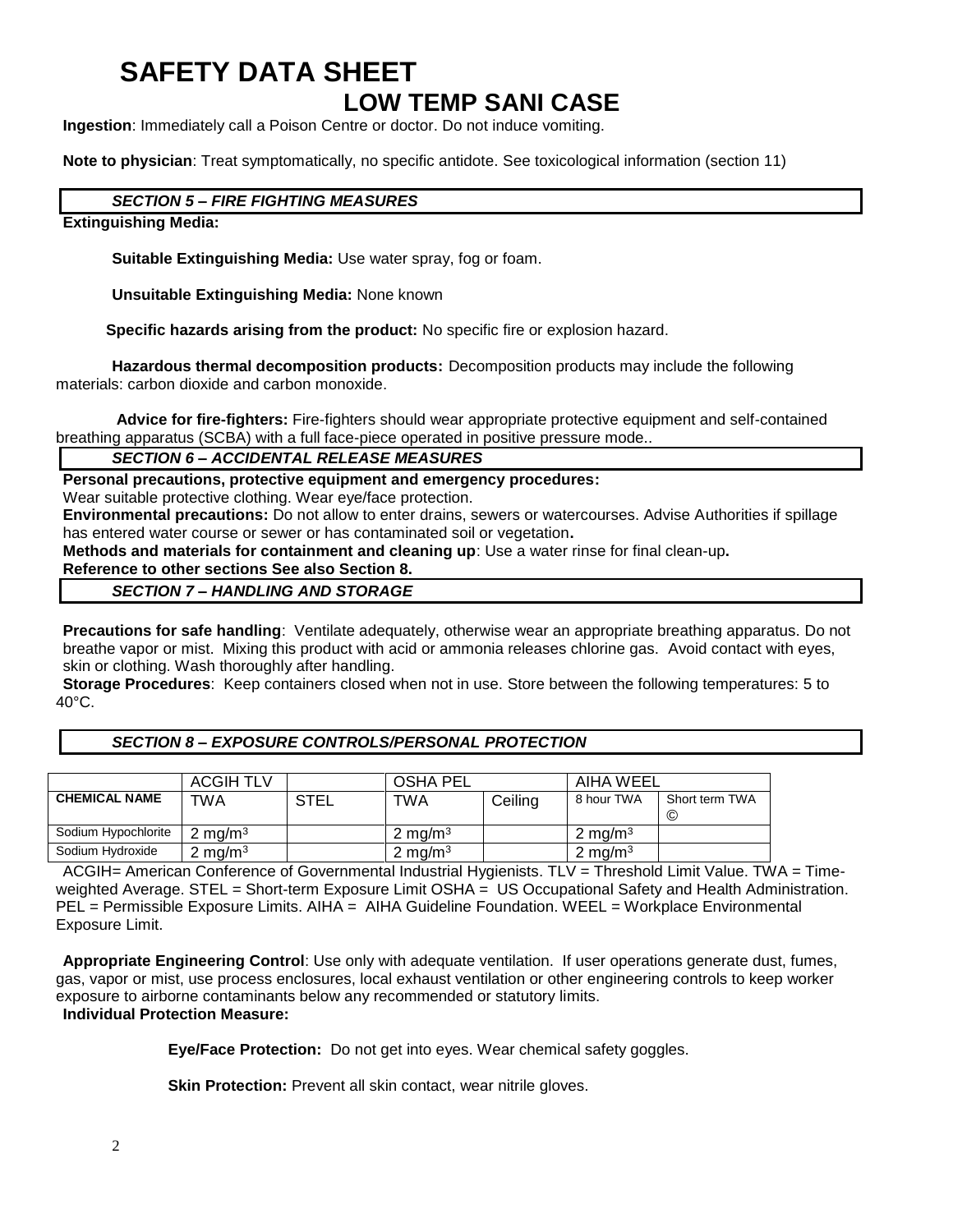# **SAFETY DATA SHEET LOW TEMP SANI CASE**

**Respiratory protection**: A respirator is not needed under normal and intended conditions of product use.

### *SECTION 9 – PHYSICAL AND CHEMICAL PROPERTIES*

| Appearance:                                  | Liquid, yellowish colour.                                                                 |  |  |  |  |  |
|----------------------------------------------|-------------------------------------------------------------------------------------------|--|--|--|--|--|
| Odour:                                       | Chlorine                                                                                  |  |  |  |  |  |
| $pH$ :                                       | 13 (100 %)                                                                                |  |  |  |  |  |
| <b>Melting Point:</b>                        | Not available                                                                             |  |  |  |  |  |
| <b>Boiling point:</b>                        | > 100 °C                                                                                  |  |  |  |  |  |
| <b>Flash Point:</b>                          | Not available                                                                             |  |  |  |  |  |
| <b>Evaporation Rate:</b>                     | Not available                                                                             |  |  |  |  |  |
| <b>Flammability:</b>                         | Not available                                                                             |  |  |  |  |  |
| <b>Explosive Limit:</b>                      | Not available                                                                             |  |  |  |  |  |
| <b>Relative Density:</b>                     | Approx. = $1.08$ (Water = $1)$ )                                                          |  |  |  |  |  |
| <b>Viscosity:</b>                            | Not available                                                                             |  |  |  |  |  |
| <b>Solubility in water:</b>                  | Soluble                                                                                   |  |  |  |  |  |
| Auto ignition temperature                    | Not available                                                                             |  |  |  |  |  |
| <b>SECTION 10 - STABILITY AND REACTIVITY</b> |                                                                                           |  |  |  |  |  |
| <b>STABILITY:</b>                            | <b>Stable</b>                                                                             |  |  |  |  |  |
| <b>INCOMPATIBILITY:</b>                      | Acids, ammonia, metals. Mixing this product with acid or<br>ammonia releases chlorine gas |  |  |  |  |  |
| <b>HAZARDOUS DECOMPOSITION PRODUCTS:</b>     | None                                                                                      |  |  |  |  |  |
| HAZARDOUS POLYMERIZATION:                    | Will not occur.                                                                           |  |  |  |  |  |
| <b>CONDITIONS TO AVOID:</b>                  | Contact with acids will generate heat.                                                    |  |  |  |  |  |

#### *SECTION 11 – TOXICOLOGICAL INFORMATION*

| <b>Chemical Name</b> | <b>LC50</b>                | <b>LD50</b>   | LD50_<br>dermal       |
|----------------------|----------------------------|---------------|-----------------------|
| Sodium Hypochlorite  | Not available              | 5230ka<br>rat | >10000 ma/ka ( Rabbit |
| Sodium Hydroxide     | mg/l (fish<br>1 7 1<br>▎∠▏ | Not Available | 1350 mg/kg (Rabbit)   |

**Routes of exposure:** Skin contact, Eye contact, Ingestion.

**Eye contact**: Material will cause redness. May cause permanent damage if eye is not immediately irrigated. **Skin contact.** Material will cause redness.

**Inhalation**: Material will cause coughing and respiratory tract irritation.

#### **Acute toxicity**:

**Eye contact:** Causes serious eye damage.

**Skin contact:** Causes skin corrosion